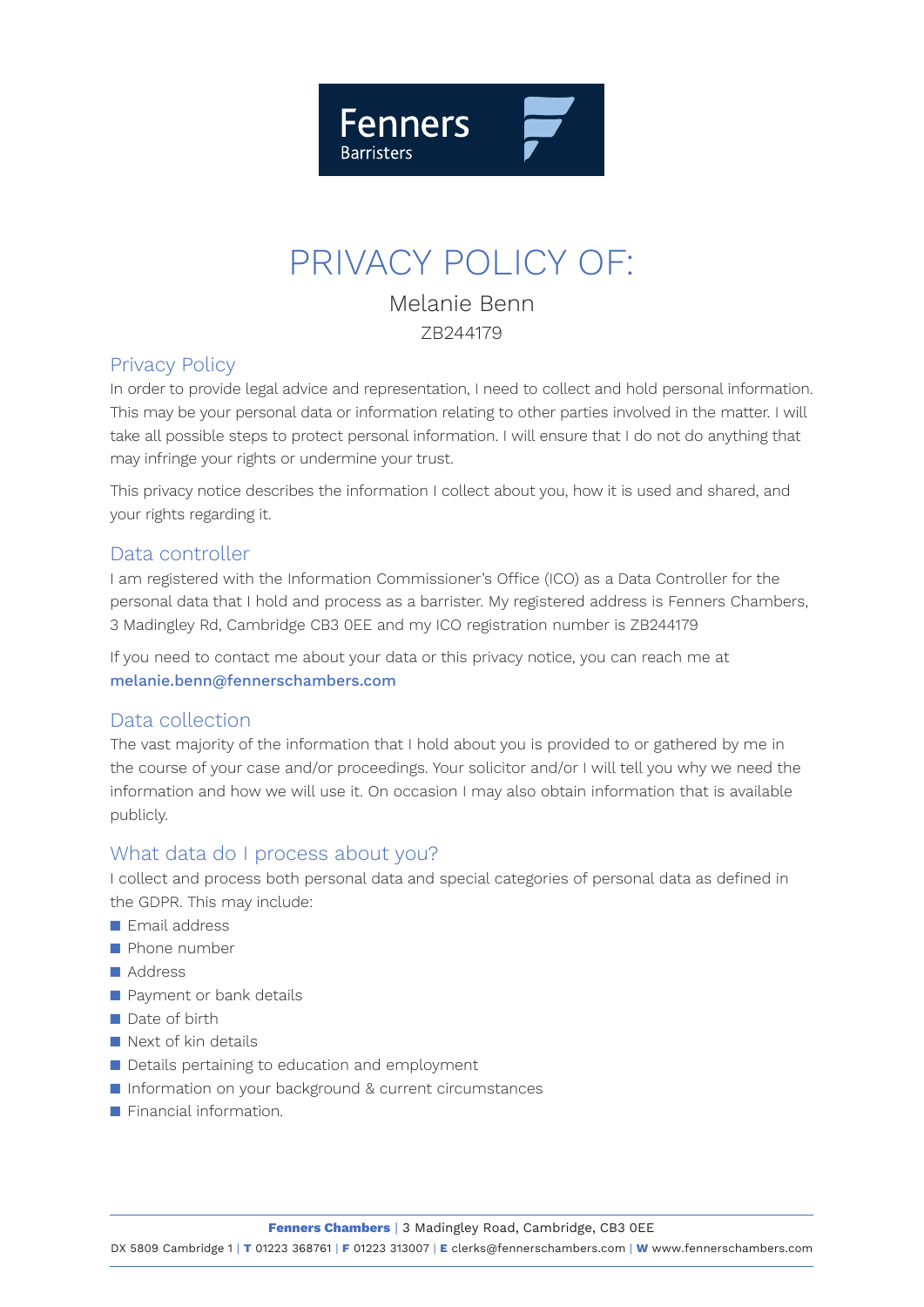

Where relevant, I may also need to process special category personal data that reveals your:

- **n** Racial or ethnic origin
- **n** Political opinions
- Religious and philosophical beliefs
- $\blacksquare$  Trade union membership
- $\blacksquare$  Genetic data
- Biometric data for the purpose of uniquely identifying a natural person
- $\blacksquare$  Data concerning health
- $\blacksquare$  Sex life and sexual orientation.

On occasion, I may also process personal data relating to criminal convictions and offences.

# My lawful basis for processing your information

The General Data Protection Regulation (the GDPR) requires all organisations that process personal data to have a lawful basis for doing so. The lawful basis identified in the GDPR that I seek to rely upon are as follows:

- $\blacksquare$  Consent of the data subject where this required, I will ensure that I have your specific consent for processing your data.
- **n** Performance of a contract with the data subject or to take steps to enter into a contract.
- $\blacksquare$  Compliance with a legal obligation to comply with various regulatory and professional obligations, e.g. filing tax returns with HMRC.
- $\blacksquare$  The legitimate interests of my business or a third party, except where such interests are overridden by the interests, rights or freedoms of the data subject. Examples of legitimate interests include: Where the data subject is a client or in the service of the controller;
- **n** Provision of legal services and advice;
- **n** Processing is necessary to ensure network and information security, including preventing unauthorised access;
- $\blacksquare$  For purposes of practice management, accounting and debt recovery;
- $\blacksquare$  For completion of professional regulatory requirements;
- **n** Processing for direct marketing purposes, or to prevent fraud; and
- **n** Reporting threats to public security.

### Special category processing

I process special category data when:

- **1** I have your explicit consent to do so; or
- **2** It is necessary for the exercise or defence of legal claims or judicial acts.

**Fenners Chambers** | 3 Madingley Road, Cambridge, CB3 0EE

DX 5809 Cambridge 1 | **T** 01223 368761 | **F** 01223 313007 | **E** clerks@fennerschambers.com | **W** www.fennerschambers.com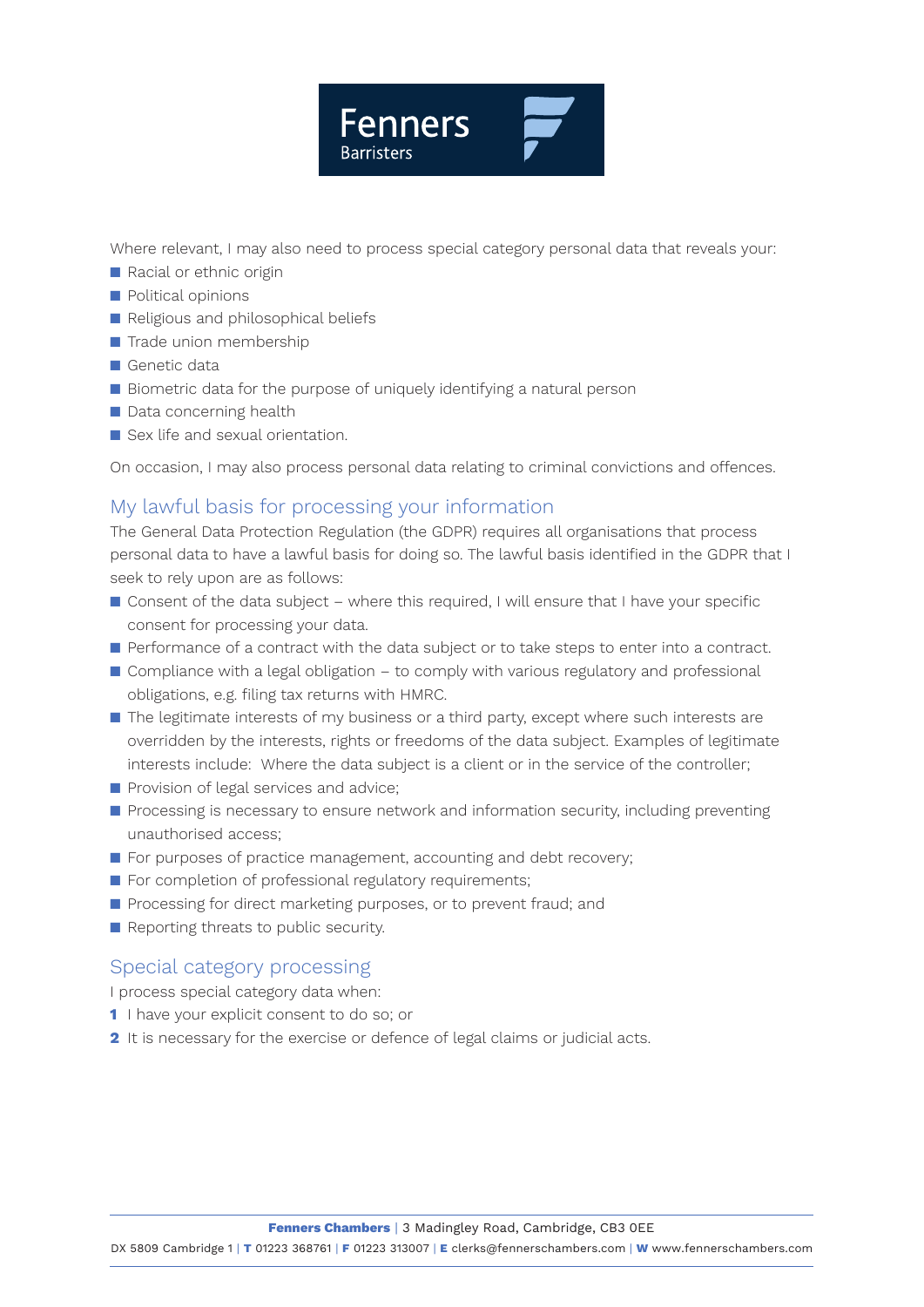

### Criminal data processing

On occasion, I process data relating to criminal offences where it is necessary for:

- $\blacksquare$  The purpose of, or in connection with, any legal proceedings;
- $\blacksquare$  The purpose of obtaining legal advice; or
- $\blacksquare$  The purposes of establishing, exercising or defending legal rights.

I use your information to:

- **n** Provide legal advice and representation;
- **n** Investigate and address your concerns;
- $\blacksquare$  Communicate with you about news, updates and events;
- **n** Investigate or address legal proceedings relating to your use of my services, or as otherwise allowed by applicable law;
- $\blacksquare$  Make statutory returns as required by law;
- $\blacksquare$  Assist in any tendering or panel membership applications;
- **n** Assist in any other applications for the purpose of professional development or career progression;
- $\blacksquare$  For marketing purposes.

I may share your personal data with:

- $\blacksquare$  Instructing solicitors or other lawyers involved in your case;
- $\blacksquare$  A pupil or mini pupil, under my training;
- $\Box$  Opposing counsel, for the purposes of resolving the case;
- n My chambers management and staff who provide administrative services;
- My regulator or legal advisors in the event of a dispute or other legal matter;
- **n** Law enforcement officials, government authorities, or other third parties to meet any legal obligations;
- Legal directories, for the purpose of professional development;
- n Any relevant panel or tendering committee, for the purpose of professional development;
- $\blacksquare$  Accountants and banking officials;
- Regulators or arbitrators, where complaints or disputes arise;
- Any other party where I ask you for consent, and you consent, to the sharing.

### Transfers to third countries and international organisations

I do not transfer any personal data to third countries or international organisations.

I retain your personal data while you remain a client unless you ask me to delete it.

My Retention and Disposal Policy (copy available on request) details how long I hold data for and how I dispose of it when it no longer needs to be held. I will delete or anonymise your information at your request unless:

- $\blacksquare$  There is an unresolved issue, such as a claim or dispute;
- I I am legally required to; or
- There are overriding legitimate business interests to do so.

DX 5809 Cambridge 1 | **T** 01223 368761 | **F** 01223 313007 | **E** clerks@fennerschambers.com | **W** www.fennerschambers.com